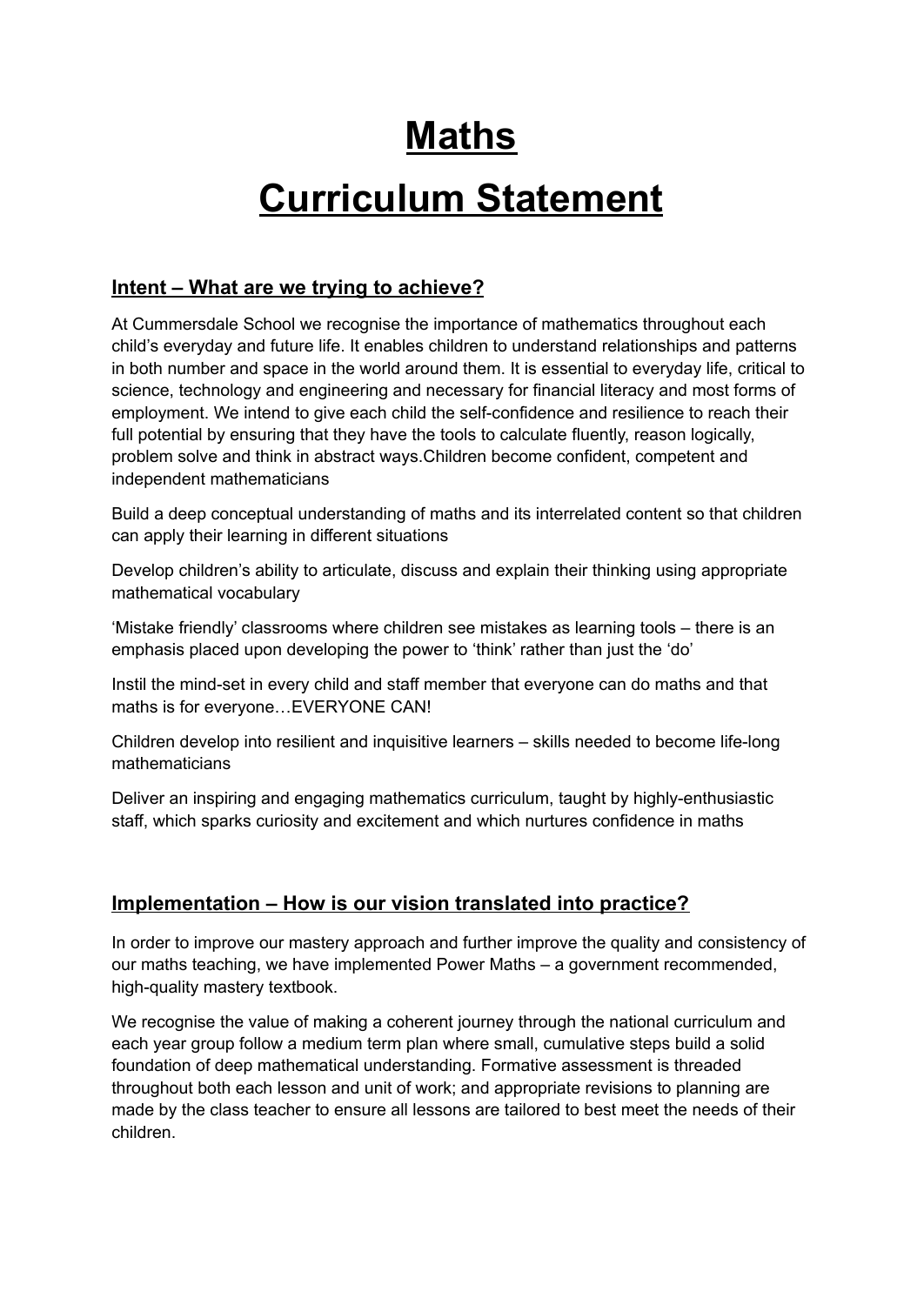It is essential that children have a deep understanding of the most important elements that underpin the mathematics curriculum so that there is consistency and continuity as children move from one year group to the next. Therefore, if necessary, time may be weighted towards those objectives set out in the ready-to-progress criteria (non-statutory guidance provided by the Department for Education, created in partnership with the National Centre for Excellence in the Teaching of Mathematics).

In order to meet our aims above and the requirements set out in the EYFS framework and the Primary National Curriculum, we will implement the following:

- Teachers reinforce an expectation that all children are capable of achieving high standards in Mathematics – EVERYONE CAN! Maths is for EVERYONE!
- Teachers promote positive learning characteristics through the Power Maths characters – Determined (Dexter), Brave (Astrid), Curious (Ash) and Flexible (Flo).
- To develop secure and deep conceptual understanding, staff plan for the use of concrete resources, varied representations and structures (outlined and guided through Power Maths)
- The vast majority of children progress through the curriculum content at the same pace

Regular and ongoing formative assessment informs teaching, as well as intervention, to support and enable the success of each child

Summative assessments take place at the end of a unit and termly (NFER tests) and planning is adjusted accordingly

Children's attainment and progress is discussed by teachers and and if progress is not made, support is immediate and steps provided

Children's attainment and progress is discussed with parents/carers during parents evenings

Differentiation is achieved by emphasising deep knowledge and through individual support and intervention. It is seen through the concrete resources used, and/or the reliance on the representations and structures within a lesson to help embed a mathematical concept. All children are expected to be exposed to age related expectations and staff allow the time to plug gaps children may have in a particular area of mathematics. Staff understand what age-related expectations and mastering looks like for each objective and plan for how their children will get there. In order to meet the needs of all pupils, children working at a greater depth of understanding within an area of mathematics have 'going deeper' opportunities planned by staff.

Success criteria are set out in each session in order to guide children to achieve success.

Provision will be made for children who are not making the expected level of progress through I.E.Ps and interventions.

Teaching that is underpinned by methodical curriculum design and supported by carefully crafted lessons and resources to foster deep conceptual and procedural knowledge

Practice and consolidation play a central role. Carefully designed variation within this builds fluency and understanding of underlying mathematical concepts.

Teachers use precise questioning in class to test conceptual and procedural knowledge and assess children regularly to identify those requiring intervention, so that all children keep up.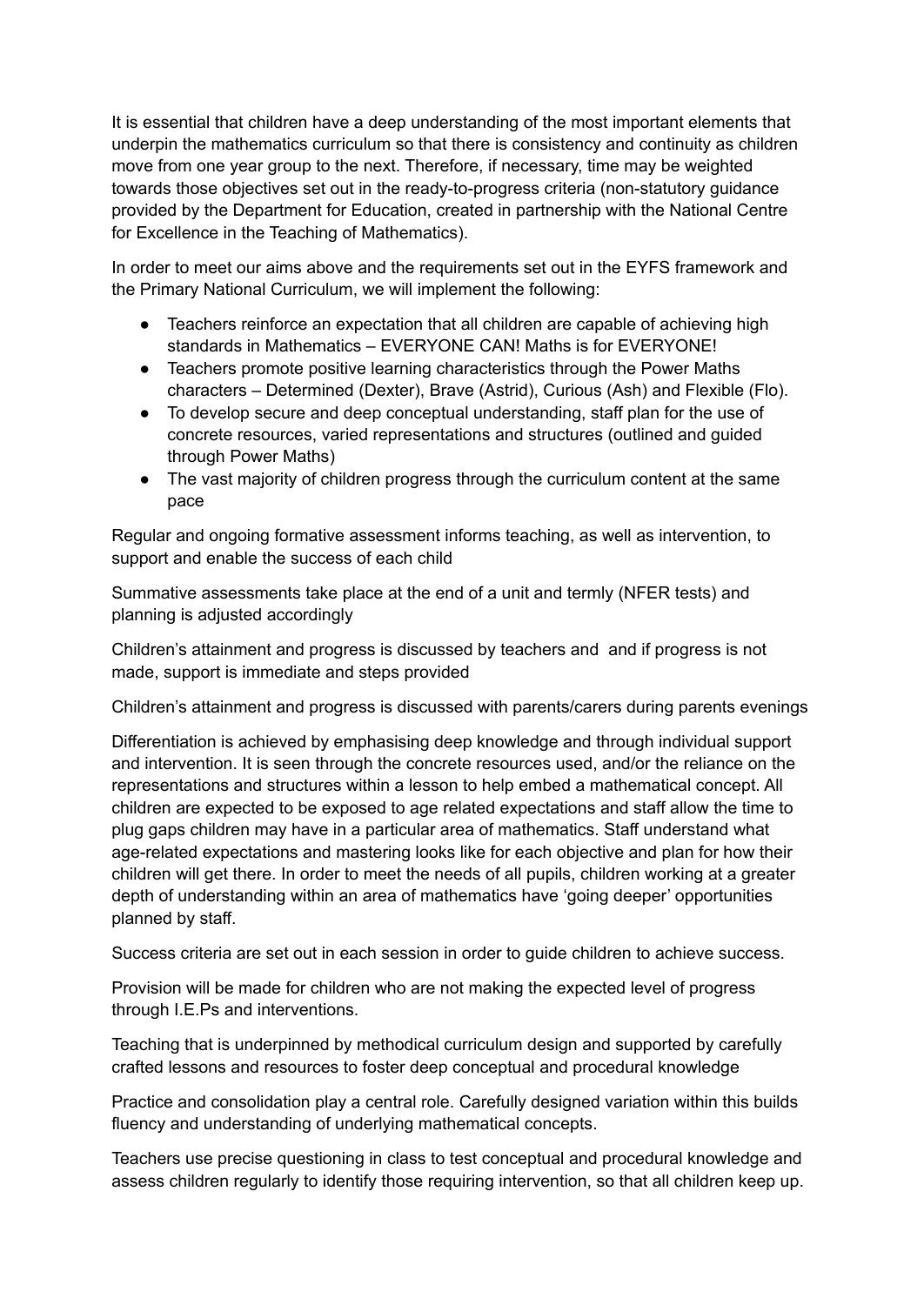Children's explanations and their proficiency in articulating mathematical reasoning, with the precise use of mathematical vocabulary, are supported with teachers placing a strong emphasis on the correct use of mathematical language.

Teachers and TA s active mark through the lesson as much as possible to provide immediate feedback and intervention where needed.

Maths lead takes part in regular maths pupil voice meetings and full reports on maths audits are presented to governors.

Book looks are carried out termly by the maths lead and support put in place for any staff who need it in the form of coaching.

The maths leader has a clear role and overall responsibility for the progress of all children in maths throughout school. Working with headteacher and SENCO, key data is analysed and regular feedback is provided, to inform on progress and future actions (such as intervention groups).

We are currently taking part in the North West Maths Hub, NCETM "Mastery Readiness Programme" to further develop the "Mastery Approach" of teaching Mathematics, ensuring staff are confident and feel empowered to deliver the maths curriculum and have the resources and support they need to achieve this. After completing the programme we will be prioritised for a place on the high-profile "Teaching for Mastery Programme" within our Maths Hub.

Teacher and TAs have completed three online White Rose Maths CPD courses (Bar Modelling, CPA and Thinking Through Variation) which will allow us to deliver lessons so children can work towards maths mastery.

To supplement their learning, children have access to various online platforms including TTRockstars, Numbots and Mathletics.

We offer a wealth of enrichment activities to promote maths within our children's lives including extra-curricular maths clubs and dedicated maths weeks in school. Children attend a Maths Day organised by The Caldew Maths Consortium annually.

#### **Impact**

- learners develop detailed knowledge and skills across the curriculum and, as a result, achieve well. Where relevant, this is reflected in results from national tests and examinations that meet government expectations, or in the qualifications obtained
- learners are ready for the next stage of education, employment or training. Where relevant, they gain qualifications that allow them to go on to destinations that meet their interests, aspirations and the intention of their course of study. They read widely and often, with fluency and comprehension.

Pupils develop a secure understanding and confidence in maths with resilience and problem solving skills to aid learning in all subject areas. They develop a growth mindset and love of mathematics to want to study further at secondary school. Develop:

● Learners who can clearly explain their reasoning and justify their thought processes using mathematical language and apply it to new problems in unfamiliar situations